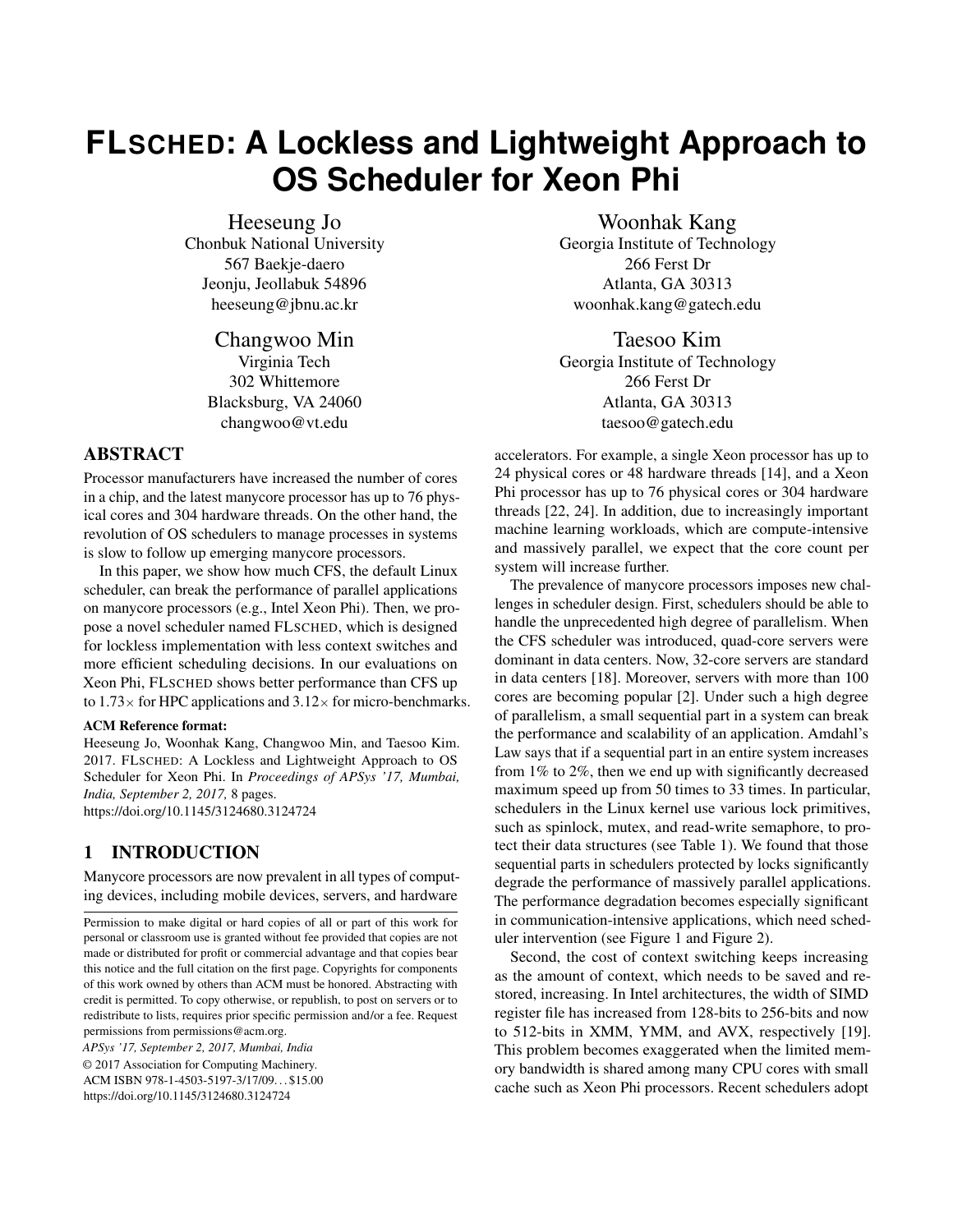lazy optimization techniques, which do not save unchanged register files, to reduce the context switching overhead [\[8,](#page-6-2) [27\]](#page-7-5). However, there is no way but paying high cost for computeintensive applications, which heavily rely on SIMD operations for better performance.

In this paper, we present FLSCHED—a new process scheduler to address the aforementioned problems. FLSCHED is designed for manycore accelerators like Xeon Phi. We adopt a lockless design to keep FLSCHED from becoming a sequential bottleneck. This is particularly critical for manycore accelerators, which have a large number of CPU cores; the Xeon Phi processor, which we used for experiment in this paper, has 57 cores or 228 hardware threads. FLSCHED is also designed for minimizing the number of context switches. Because a Xeon Phi processor has  $2 \times$  larger vector registers than Xeon processors (i.e., 32 512-bit registers for Xeon Phi and 16 512-bits registers for Xeon processor), and its per-core memory bandwidth and cache size are smaller than a Xeon processor, its overhead of context switching is higher than a Xeon processor [\[9\]](#page-6-3). Thus, it is critical to minimize the number of context switching as many as possible. Finally, FLSCHED is tailored to throughput-oriented workloads, which are dominant in manycore accelerators.

This paper makes following three contributions:

- ∙ We evaluate how the widely-used Linux schedulers (i.e., CFS, FIFO, and RR) perform in a manycore accelerator. We analyze their behavior especially in terms of spinlock contention, which will increase a sequential portion in a scheduler, and the number of context switching.
- ∙ We design a new processor scheduler, named FLSCHED, which is tailored for minimizing the number of context switching in a lockless fashion.
- ∙ We show the effectiveness of FLSCHED for real-world OpenMP applications and micro-benchmarks. In particular, FLSCHED outperforms all other Linux schedulers for NAS Parallel Benchmark (NPB) by up to 73%.

The rest of this paper is organized as follows: [§2](#page-1-2) provides the motivation of our work with a case study, and [§3](#page-2-1) describes FLSCHED's design in detail. [§4](#page-3-0) evaluates and analyses FLSCHED's performance. [§5](#page-6-4) compares FLSCHED with previous research, and [§6](#page-6-5) concludes the paper.

## <span id="page-1-2"></span>2 CASE STUDY ON XEON PHI

In this section, we analyze how existing schedulers in the Linux kernel perform on manycore processors, especially a Xeon Phi processor. A lot of research efforts have been made to make OS scalable to fully utilize manycore processors [\[3–](#page-6-6) [7,](#page-6-7) [12,](#page-6-8) [23\]](#page-7-6). Our focus in this paper is to investigate whether existing schedulers in the Linux kernel are efficient and scalable enough to manage manycore processors. To this end, we evaluated performance of three widely-used schedulers, CFS,

<span id="page-1-0"></span>

Figure 1: Performance comparison of NPB benchmarks running 1,600 threads on a Xeon Phi with different process schedulers. Performance (OPS: operations per second) is normalized to that of CFS.

<span id="page-1-1"></span>

Figure 2: Execution time and number of context switches of hackbench on a Xeon Phi. We used the thread test mode with increasing the number of groups. Each group has 20 senders and 20 receivers communicating via pipe.

FIFO, and RR, with high performance computing (HPC) applications and a communication-intensive micro-benchmark.

We first measured the performance of NAS Parallel Benchmark (NPB) [\[1\]](#page-6-9), which is written in OpenMP, running on the Xeon Phi. In particular, we ran eight NPB benchmarks, which fit in the Xeon Phi memory, and measured the operation per second (OPS). As [Figure 1](#page-1-0) shows, there is no clear winner among CFS, FIFO, and RR: for five benchmarks, FIFO and RR are better than CFS; for the other three benchmarks, CFS is better than FIFO and RR. In contrast, FLSCHED shows better performance for all benchmarks, except for *is*. Especially, four benchmarks (i.e., *cg*, *mg*, *sp*, and *ua*) show significantly better performance up to 1.73 times. For the analysis of scheduler behavior, we ran the *perf* profiling tool while running the benchmarks. We found that spinlock contention in the schedulers could become a major scalability bottleneck. As [Table 2](#page-4-0) shows, for the four benchmarks, which FLSCHED shows significant higher performance, CFS, FIFO, and RR spend significantly longer time for spinlock contention in schedulers (i.e., around 8-15%) than FLSCHED (i.e., around 3- 5%). This shows that the increased sequential portion caused by lock contention in schedulers can significantly deteriorate the performance and scalability of applications.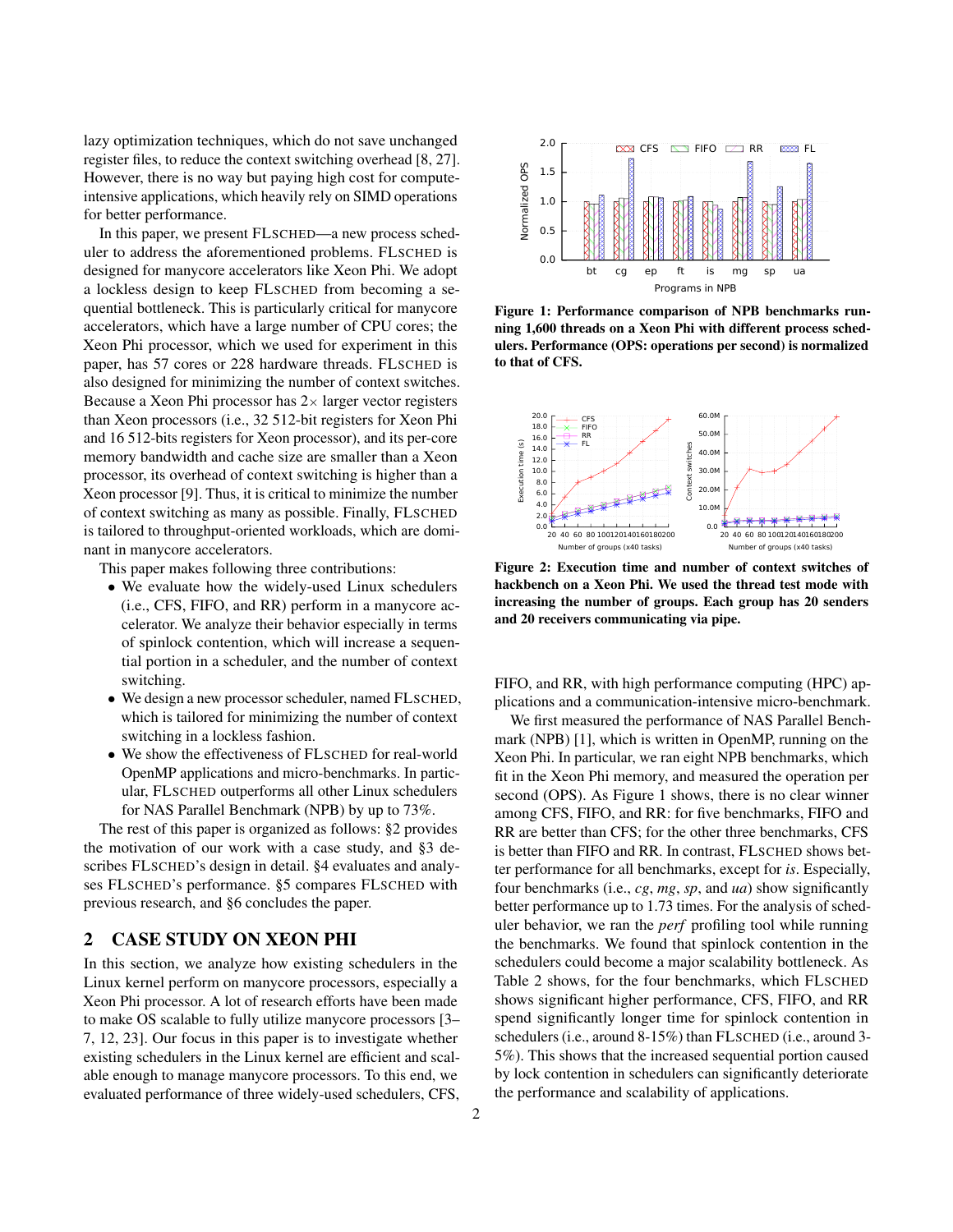To see how the number of context switching affects perfor-mance, we ran hackbench [\[11\]](#page-6-10), which is a scheduler benchmark. We set the configuration of hackbench to use threads for parallelism and pipe for communication among threads. [Figure 2](#page-1-1) shows the execution time and the number of context switching on the Xeon Phi. It is clear that the number of context switching becomes a dominant factor of performance especially in communication-intensive applications such as hackbench. In particular, CFS shows the worst performance contrasting to FIFO, RR, and FLSCHED with the largest number of context switching. In Xeon Phi, the overhead of context switching is much higher than a Xeon processor due to its  $2\times$  larger register set and  $1.2\times$  slower memory bandwidth per core [\[9\]](#page-6-3).

The above two cases show that all three representative schedulers fail to scale on manycore processors: all three have significant lock contentions, and CFS incurs too frequent context switching, which is expensive for manycore accelerators. This is the right moment to revisit the design and policy of schedulers, as manycore processors and accelerators are getting rapidly popular, and many applications have started being stuck by these problems.

## <span id="page-2-1"></span>3 FLSCHED: FEATHER-LIKE SCHEDULER

In this section, we describe the overview and major design principles of FLSCHED, and present its design in detail. To aim a novel scheduler on manycore processors like Xeon Phi, FLSCHED focuses on lockless implementation, decision mechanism for context switch for rescheduling and preemption, and efficient implementation.

#### 3.1 Overview and design

From the version 2.6.23, the mainline Linux kernel adopted CFS scheduler as a default scheduler [\[16\]](#page-6-11). It is undisputed that CFS is very useful and one of the commonly-used schedulers, but CFS can break the performance of applications and still has chances to perform better as discussed in [§2.](#page-1-2) From the case study on Xeon Phi, we derived the lessons as below.

Lock contention. It is well known that locking mechanism is essential for accessing shared data and, in the meanwhile, can break the scalability of system [\[17\]](#page-7-7). Unfortunately, with a lot of cores and as the number of cores increased, the performance breaking effect of a lock in scheduler increases with an exponential scale.

Context switches. Another lesson is that CFS incurs additional or too frequent context switches due to its design goal. From our code analysis of the latest CFS scheduler, CFS performs context switch for responsiveness, fairness, and load balancing. It is reasonable because CFS was designed for desktop and server machines from its birth. However, keeping

<span id="page-2-0"></span>

| Lock types                | CORE | <b>CFS</b> | <b>FIFO/RR</b> | FL. |
|---------------------------|------|------------|----------------|-----|
| raw_spin_lock             | 16   |            | 12             |     |
| raw_spin_lock_irq/irqsave | 13   |            |                |     |
| rcu_read_lock             | 14   |            |                |     |
| spin_lock                 |      |            |                |     |
| spin_lock_irq/irqsave     | 12   |            |                |     |
| read_lock                 | 3    |            |                |     |
| read_lock_irq/irqsave     |      |            |                |     |
| mutex lock                | 6    |            |                |     |
| <b>Total</b>              |      |            |                |     |

Table 1: Number of locks in the scheduler codes of the Linux kernel for Xeon Phi. FLSCHED is implemented without locks in itself.

responsiveness and fairness between users and tasks are less required for co-processors like Xeon Phi, and in that sense we need to reduce context switches.

Efficiency. CFS updates scheduling information as frequently as possible because CFS tries to strictly keep the fairness between tasks, and it is backed up by lots of task running states. With the small number of cores, it is meaningful to schedule tasks in a fine-grain manner for better fairness. However, if we have a lot of cores, making scheduling decision faster is more important rather than sophisticated decision determined by a lot of information updates because we can use many cores for each task.

Limitations and trade-offs. Although the lockless design and implementation of FLSCHED contributed to the performance enhancement, we unfortunately failed to reduce the locks in the scheduler core of the Linux kernel because the modification of scheduler core takes effect to all of other schedulers. Also, by reducing and delaying the context switches, FLSCHED can lose responsibility. However, FLSCHED achieves more throughput which is crucial for accelerators like Xeon Phi.

#### 3.2 Locklessness

The performance degradation due to lock holding in scheduler has been pointed out for long time. Fortunately, Linux removed a global lock mechanism and distributed a centralized runqueue lock to per-runqueue locks from 2.6 kernel [\[20\]](#page-7-8). However, modern OS schedulers and CFS, which is state of the art, still embed locks.

[Table 1](#page-2-0) shows the number of locks in the scheduler codes of the Linux kernel for Xeon Phi. The core scheduler code (*sched.c*) includes the highest number of locks, CFS (*sched\_ fair.c*) has 11 locks, and FIFO/RR (*sched\_rt.c*) has 15 locks, in total. Most of these locks are used for runqueue management, runtime statistics updates, load balancing mechanism, and scheduler features. On the other hand, FLSCHED is implemented without locks in itself by restructuring and optimizing of mechanisms.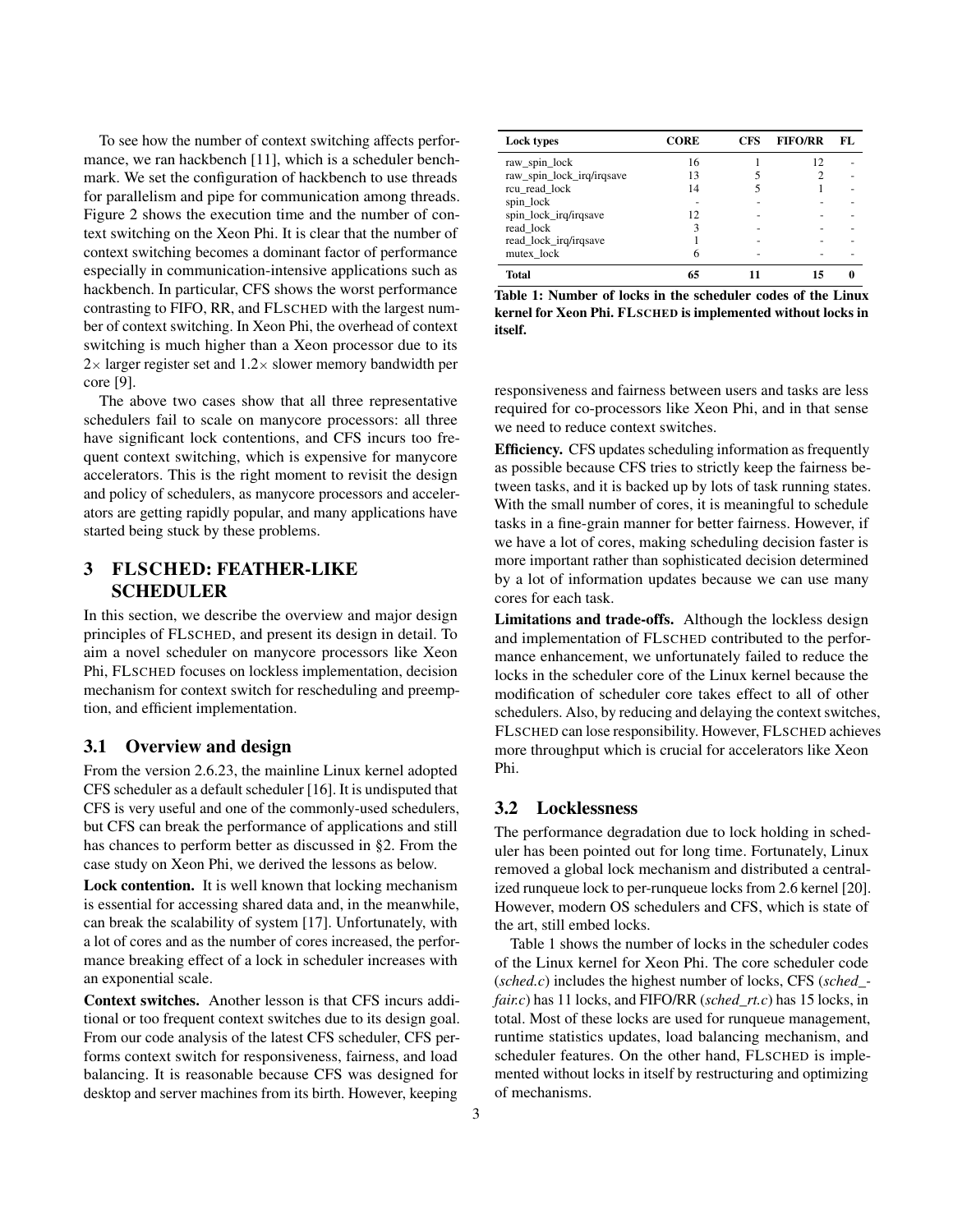Comparing to RR which has the largest number of locks, two locks are for the runtime statistics, five locks are to balance the load of cores, and eight locks are used for bandwidth control mechanism. First, we removed the runtime statistics updates of scheduler to reduce these locks. It is possible because these are not critical for FLSCHED to make scheduling decisions on Xeon Phi. The Linux scheduler adopts two types of load balance triggering mechanisms. One is triggered by a periodic timer, and the other is triggered by scheduler events such as *fork/exec* system calls and task wake-up. Five locks to keep balance the load of cores are used for the periodic load balance mechanism. FLSCHED is implemented not to use the periodic load balance to avoid the five locks. CPU bandwidth control is to support hard CPU bandwidth limits. A scheduler that is work-conserving by nature does not limit the maximum amount of CPU time. However, there are computing environments that need the maximum CPU time. Especially, cloud computing environment in which users pay per use should guarantee the maximum CPU bandwidth [\[26\]](#page-7-9). This feature is less required for co-processor like Xeon Phi, and therefore FLSCHED removes it with the last eight locks. The lock elimination of FLSCHED largely contributes to performance improvement as shown [§4.1.](#page-4-1) Note that FLSCHED itself has no locks, but the scheduler core part has locks.

#### <span id="page-3-1"></span>3.3 Less context switches

Reschedule. The main scheduler function checks a bit flag, *NEED\_RESCHED* bit, to decide whether to execute a context switch or not. FLSCHED delays all settings of the reschedule flag to avoid context switches as many as possible. This approach has the possibility of decreasing response time and fairness. However, computation throughput is more important than responsiveness and fairness since Xeon Phi will be mostly used for high performance computing. Especially, the context switch overhead of Xeon Phi is much larger than that of general-purpose processors because its core contains more register sets for vector processing [\[9\]](#page-6-3).

Preemption. Although the reasons of preemption are various case by case, most of preemption is incurred by priority. For most of OS, the priority mechanism is essential to differentiate the runtime or the order to get CPU. However, it is less required for Xeon Phi to compute data using massive cores because most of tasks will work using the same priority. When preemption is needed for any reason, FLSCHED does not immediately perform preemption. Instead, FLSCHED moves the location of tasks in runqueues and performs normal task switches in later term.

#### 3.4 Faster and efficient scheduling decision

To make scheduler faster and more efficient, one of our approaches is to minimize scheduling information updates. In

the case of CFS, the *update\_curr\_fair* function, whose major role is to renew the runtime statistics of current task, takes very short time but it is called huge number of times with a spinlock as shown in [Table 3.](#page-5-0) It can be non-negligible overhead in manycore processors. FLSCHED works based on a given time slice with Round-Robin. The amount of time slice for a task is the only managed scheduling information for FLSCHED and managed inside of the *task\_tick* function only.

The *enqueue\_task/dequeue\_task* functions take role of move a task from/to the runqueue of a CPU core. As the number of context switch increases, these function calls are also increased. FLSCHED simplified the total depth and path of these functions. Consequentially, the average execution time of these functions are less than 24% compared to those of CFS, as shown in [Table 3.](#page-5-0)

FLSCHED does not provide three scheduling features that are supported in CFS: control groups, group scheduling, and autogroup scheduling. All these are not necessary features for Xeon Phi co-processor, and therefore FLSCHED does not implement them for more efficiency.

#### <span id="page-3-0"></span>4 EVALUATION

This section describes the evaluation results and analysis of FLSCHED. The evaluations of FLSCHED are performed to address the following questions:

- ∙ Performance impact on applications: How much do the locklessness and the efficiency of FLSCHED affect on the performance of real-world applications? We ran HPC applications on Xeon Phi, and the results are presented at [§4.1.](#page-4-1)
- ∙ Design choices: What does make FLSCHED get better performance? Using a micro-benchmark, we measured how much each design choice contributes to performance improvement. The results are shown at [§4.2](#page-4-2) and [§4.3.](#page-5-1)
- ∙ Efficiency analysis: How much efficient is FLSCHED? We show the efficiency of FLSCHED by comparing with CFS scheduler at function execution level. The results are summarized at [§4.3.](#page-5-1)

We performed all of the experiments on our 18-core machine (1-socket, 18 cores per socket, 2 threads per core, Intel Xeon E5-2699) equipped with 64GB memory. This machine is equipped with a Xeon Phi processor, 31S1P, that has 57 physical cores (4 threads per core) and 8 GB internal memory. We used the Linux kernel version 4.1.0-rc8 for host machine and 2.6.38 for Xeon Phi. The Linux kernel 2.6.38 is the latest kernel version that Intel officially releases and supports as of 06/2017, and the version of Intel manycore platform software stack (MPSS) to control Xeon Phi is 3.5.1. We ran all evaluations 10 times and reported their average. The error bars on each graph represent standard deviations of the 10 executions.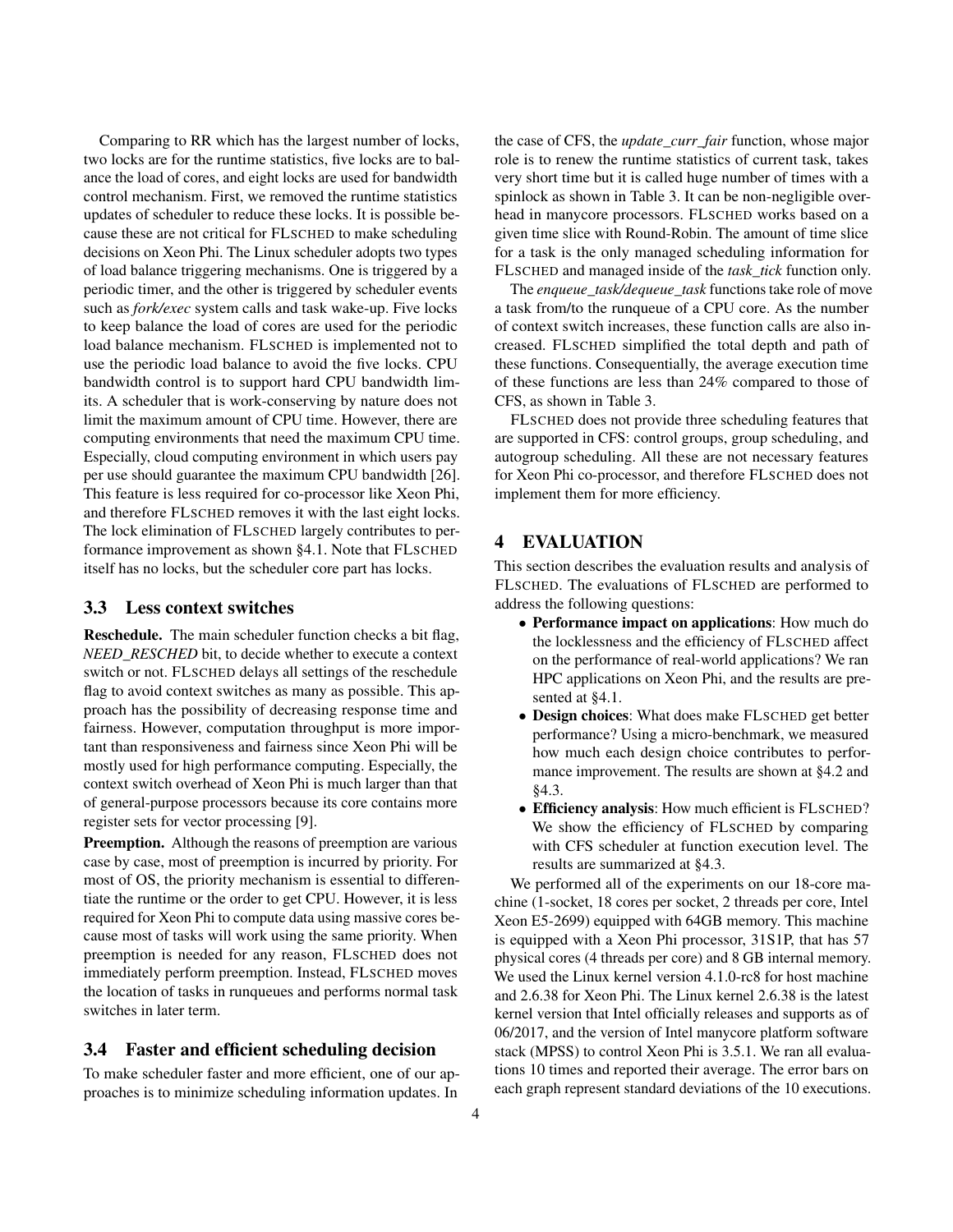<span id="page-4-3"></span>

Figure 3: Performance comparison of NAS Parallel Benchmark (NPB) for the problem size class A with different schedulers.

#### <span id="page-4-1"></span>4.1 Performance impact on applications

To show the performance impact on applications, we used the NAS Parallel Benchmark (NPB) [\[1\]](#page-6-9). NPB is a set of programs to evaluate the performance of parallel computing. We used the NPB version 3.3.1 which has ten evaluation benchmarks. Some of them cannot be run on Xeon Phi due to insufficient memory. As shown in [Figure 3,](#page-4-3) we ran the programs with increasing number of OpenMP threads and measured the execution time of them. All of the applications show better performance with FLSCHED except the several cases of *ep* and *is*. Especially, FLSCHED shows much better performance than CFS, FIFO, and RR for *cg*, *mg*, *sp*, and *ua*. These four applications perform user-level spinning with calling *yield* system call within the OpenMP library waiting for a certain condition. As the scheduler invocation increases, the efficiency of scheduler largely affects to the overall execution time. In these cases, the major cause of performance gap among the designs of FLSCHED is the lockless design. As shown in [Table 2,](#page-4-0) the *do\_raw\_spin\_lock* function ratio in FLSCHED while executing the application is much lower than those of others. The small amount of lock contention in FLSCHED is due to the locks in the core code of the Linux scheduler (*core.c*). This evaluation result shows the small amount of lock elimination results in the large performance improvement of applications especially on manycore processors. Also, the lockless design of FLSCHED is highly effective in such cases.

#### <span id="page-4-2"></span>4.2 Micro-benchmarks analysis

To deeply understand behavior of schedulers, we used hackbench [\[11\]](#page-6-10) which is well known for scheduler performance evaluation. It creates task groups, and each group sends and

<span id="page-4-0"></span>

| NPB program | CFS(%) | FIFO $(\% )$ | $RR(\%)$ | FLSCHED (%) |
|-------------|--------|--------------|----------|-------------|
| bt          | 7.29   | 8.53         | 8.60     | 3.05        |
| cg          | 10.73  | 13.61        | 12.93    | 4.11        |
| ep          | 0.97   | 0.89         | 0.91     | 1.10        |
| ft          | 5.34   | 5.25         | 5.57     | 4.04        |
| is          | 0.21   | 0.17         | 0.18     | 0.12        |
| mg          | 6.84   | 7.30         | 7.15     | 2.85        |
| sp          | 8.23   | 9.95         | 9.98     | 3.58        |
| ua          | 14.63  | 15.79        | 15.46    | 5.96        |

Table 2: Execution time of spinlock (*do\_raw\_spin\_lock*) while executing NPB with 1,600 threads. We used the *perf* tool and collected system-wide information on Xeon Phi. The benchmark programs that FLSCHED shows much better performance are marked in bold.

receives short messages each other. Tasks can be created either of *fork* or *pthread*, and message passing can be via either of *socket* or *pipe*. We evaluated all combinations of them increasing parallelism as shown in [Figure 4.](#page-5-2)

As the number of groups increases, the execution time of all schedulers increases in a linear scale, and the execution time of pipe message passing is much better than that of socket message passing due to socket overhead. In short, FLSCHED takes much shorter time than CFS and shows similar performance comparing with FIFO and RR. Especially, the performance improvement of FLSCHED is much higher in pipe message passing compared to CFS, since the scheduling overhead takes larger part of the total execution time with the smaller overhead of pipe than that of socket. In the case of hackbench running in a thread/socket mode, the improvement of FLSCHED is not large as much as the case of hackbench process with socket. However, FLSCHED is 3.12 times faster than CFS at best with pipe message passing.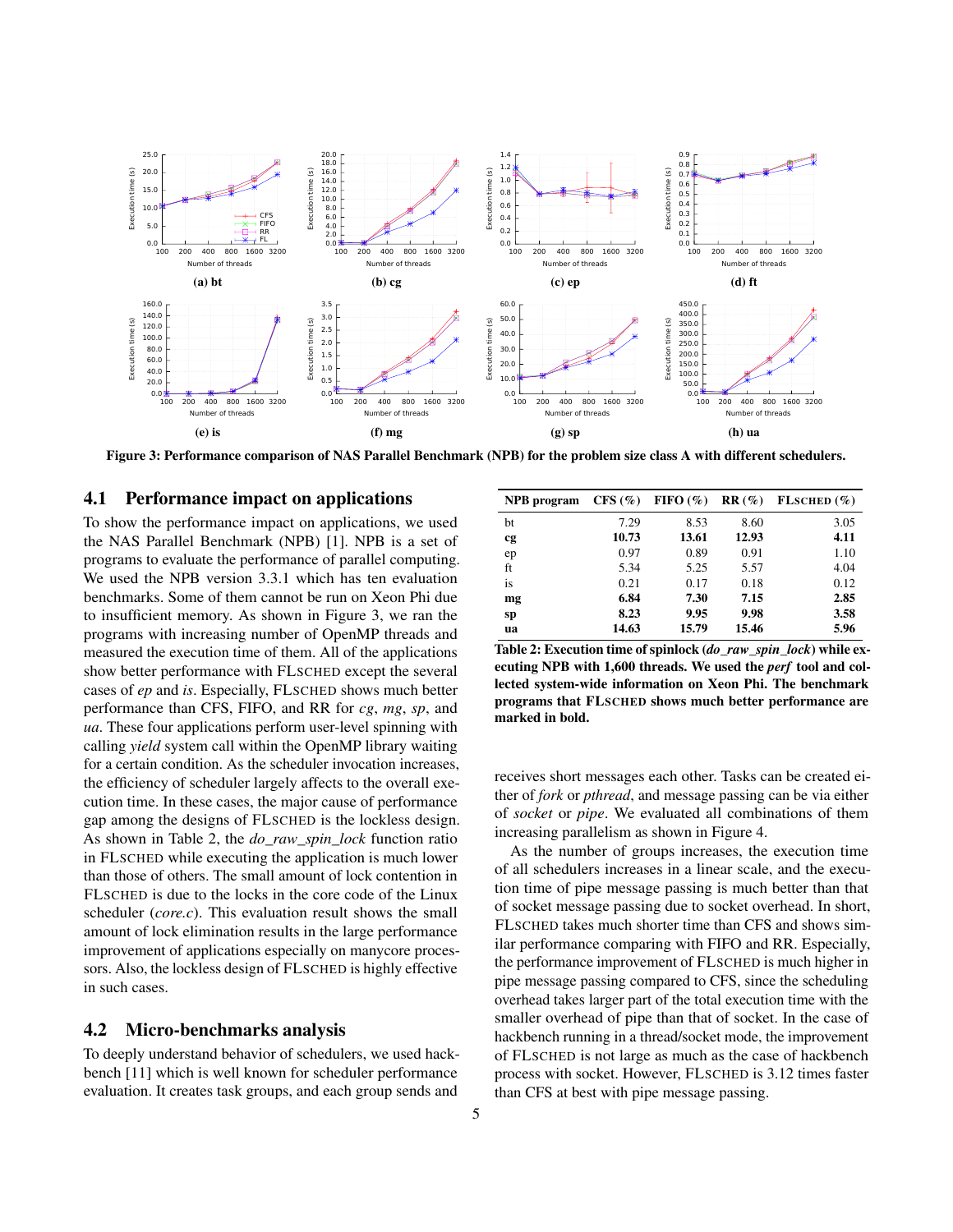<span id="page-5-0"></span>

| <b>Scheduler functions</b> | <b>CFS</b>    |                   | <b>FLSCHED</b> |                   | <b>Normalized ratio</b> |
|----------------------------|---------------|-------------------|----------------|-------------------|-------------------------|
|                            | Count         | Average time (ns) | Count          | Average time (ns) | (Average time)          |
| check_preempt              | 42,184,784    | 5.058             | 3.202          | 917               | 0.18                    |
| dequeue_task               | 42,476,857    | 19,008            | 10.646         | 3,636             | 0.19                    |
| enqueue_task               | 42,479,016    | 17,314            | 10.792         | 4,169             | 0.24                    |
| pick next task             | 66.951.729    | 5,261             | 5,532,392      | 1.937             | 0.37                    |
| pre schedule               |               |                   | 10.646         | 718               |                         |
| put_prev_task              | 66,503,232    | 6.185             | 10.647         | 1.138             | 0.18                    |
| select task rq             | 42,426,871    | 10,837            | 8.031          | 2.549             | 0.24                    |
| set_cpus_allowed           |               |                   |                | 2,997             |                         |
| task tick                  | 906.640       | 13.131            | 112            | 1.042             | 0.08                    |
| task waking                | 42,418,867    | 2,290             | 10.792         |                   | 0.00                    |
| update curr                | 342, 354, 453 | 2                 |                |                   | 0.00                    |

Table 3: Execution count and time of major scheduler functions while running hackbench on Xeon Phi. We ran hackbench with 200 groups of process and pipe communication. The total execution time was 28.037 seconds for CFS, and 11.102 seconds for FLSCHED, respectively. The important decision scheduler functions are marked in bold.

<span id="page-5-2"></span>

Figure 4: Execution time and number of context switches in hackbench. We tested the process/thread modes with socket/pipe message passing. A group uses 40 tasks, and therefore the number of group 200 means concurrent 8,000 tasks. The pXXX denotes pipe mechanism while the other denotes socket mechanism.

As performance increases in FLSCHED, the number of context switching decreases. In the case of p200, the context switches of CFS is 11 times more than that of FLSCHED. The context switch on Xeon Phi is more harmful than that on Xeon processor as described in [§3.3.](#page-3-1) This results confirm that the design choice of FLSCHED to avoid context switches as many as possible is highly effective. In addition, the lockless design of FLSCHED has significant impact on the performance of hackbench. Note that the spinlock execution time in CFS takes 14.14% while that in FLSCHED is 8.13%.

#### <span id="page-5-1"></span>4.3 Performance breakdown

To see what make the enhancement of FLSCHED in detail, we performed a function level analysis on CFS and FLSCHED. [Table 3](#page-5-0) shows the function call count and the average execution time of CFS and FLSCHED. We used the *ftrace* tool to collect the data while running hackbench process benchmark with 200 groups. During their executions, the call count and average execution time of each major scheduler function were collected. The "-" mark denotes that the function is not called. Each function call count is the sum of calls from each core and from multiple callers.

In [Table 3,](#page-5-0) we can identify the average execution times of major scheduler functions in FLSCHED are much shorter than those of CFS. Especially, the *update\_curr* function (*update\_ curr\_fair* in CFS), which is called more than 342M times with 2ns, is completely not used in FLSCHED. Although the total execution time of *update\_curr* is 684ms (2.4% of application execution time) with simple math, the effect of *update\_curr* is exponentially amplified because it is protected by a spinlock, which increases the sequential portion of an entire system.

Moreover, the important scheduling decision functions (e.g. *enqueue\_task*, *dequeue\_task*, *pick\_next\_task*, and *select\_task\_rq*) take much shorter time. The average execution times of them are reduced by 63-81% from those of CFS. These ftrace evaluation results confirm that the design and implementation of FLSCHED, whose efficient decision and removal of unnecessary features to make it lightweight, is highly effective.

The function call counts of FLSCHED are also much lower than those of CFS. Although the execution time difference is 2.5 times, the call counts of functions are much higher. Especially, the important scheduling decision functions of CFS are 12-5,000 times more than those of FLSCHED. The *pre\_ schedule* and the *set\_cpus\_allowed* are added for FLSCHED,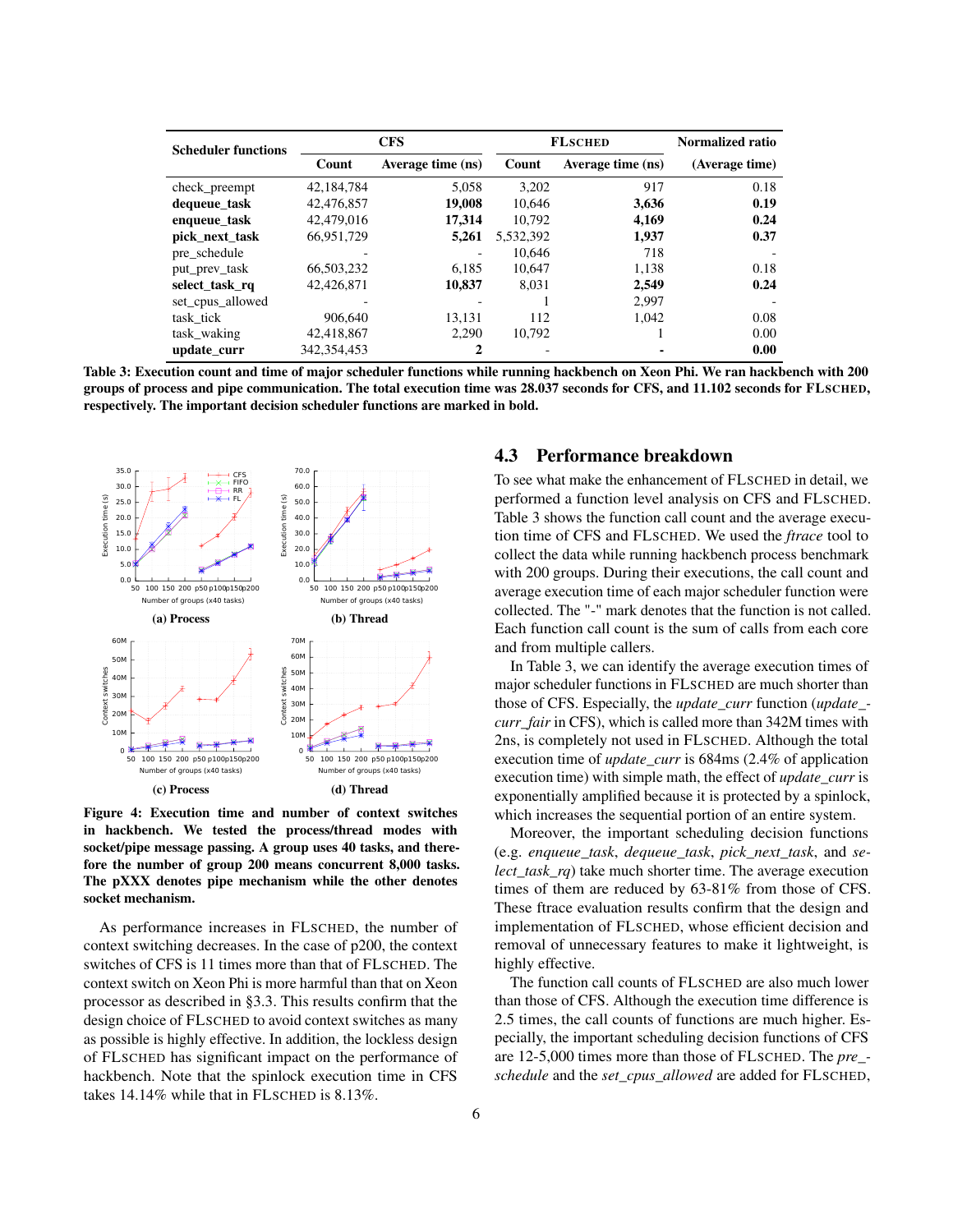but their performance overhead is negligible for the overall performance.

#### <span id="page-6-4"></span>5 RELATED WORK

OS scheduler. The current state-of-the-art CFS Linux scheduler was introduced from the Linux kernel 2.6.23. Its main idea is that processes should be given a fair amount of processor by using the concept of virtual runtime [\[13\]](#page-6-12). However, the problem of CFS was addressed several times. Kravetz [\[17\]](#page-7-7) showed the lock contention of the Linux runqueue and presented multiple runqueues. Lozi et al. [\[21\]](#page-7-10) built a novel tool which could show scheduler activities and provided several bug fixes for the Linux kernel scheduler by using their tool. They are different from FLSCHED in that they tried to improve several faults and shortcomings of CFS, but our approach is to propose a novel scheduler for manycore processors like Xeon Phi.

Scheduler for Xeon Phi. Cadambi et al. [\[9\]](#page-6-3) proposed a middleware for Xeon Phi, COSMIC, which performs a fair scheduling of multiple co-processors. Coviello et al. [\[10\]](#page-6-13) studied a cluster scheduler for Xeon Phi compute clusters. As an extension of COSMIC, they implemented their sharingaware algorithm onto CONDOR [\[25\]](#page-7-11) and COSMIC. They are cluster level job schedulers while FLSCHED is an OS level scheduler for Xeon Phi itself. Jha et al. [\[15\]](#page-6-14) analyzed the performance impact of thread affinity and schedulers which are supported by OpenMP for their hash join implementation on Xeon Phi. It is also a job allocation level scheduler, not an OS scheduler for Xeon Phi like FLSCHED.

## <span id="page-6-5"></span>6 CONCLUSION

We performed a comprehensive analysis on the Linux schedulers including CFS, the state-of-the-art scheduler of the Linux kernel, using a manycore processor. We observed performance degradation of the Linux schedulers and found the two major causes: spinlock contention in scheduler and too many context switches.

From the lessons learned, we propose a novel scheduler, FLSCHED, which is designed for lockless implementation and aims for less context switches. FLSCHED accomplished much faster and more efficient scheduling decision. FLSCHED shows better performance than CFS up to  $1.73\times$  for HPC applications and  $3.12\times$  for micro-benchmarks on Xeon Phi.

## 7 ACKNOWLEDGMENT

This work was supported by the ICT R&D program of MSIP/ IITP (B0101-16-0644, The research project on High Performance and Scalable Manycore Operating System) and the MSIP (Ministry of Science, ICT and Future Planning), Korea, under the ITRC (Information Technology Research Center) support program (IITP-2017-2015-0-00378) supervised by

the IITP(Institute for Information & communications Technology Promotion)

### **REFERENCES**

- <span id="page-6-9"></span>[1] David H Bailey, Eric Barszcz, John T Barton, David S Browning, Robert L Carter, Leonardo Dagum, Rod A Fatoohi, Paul O Frederickson, Thomas A Lasinski, Rob S Schreiber, et al. 1991. The NAS parallel benchmarks. *International Journal of High Performance Computing Applications* 5, 3 (1991), 63–73.
- <span id="page-6-1"></span>[2] Jeff Barr. 2016. AWS Blog: X1 Instances for EC2 - Ready for Your Memory-Intensive Workloads. (2016). [https://aws.amazon.com/blogs/aws/](https://aws.amazon.com/blogs/aws/x1-instances-for-ec2-ready-for-your-memory-intensive-workloads/) [x1-instances-for-ec2-ready-for-your-memory-intensive-workloads/.](https://aws.amazon.com/blogs/aws/x1-instances-for-ec2-ready-for-your-memory-intensive-workloads/)
- <span id="page-6-6"></span>[3] Andrew Baumann, Paul Barham, Pierre-Evariste Dagand, Tim Harris, Rebecca Isaacs, Simon Peter, Timothy Roscoe, Adrian Schüpbach, and Akhilesh Singhania. 2009. The multikernel: a new OS architecture for scalable multicore systems. In *Proceedings of the ACM SIGOPS 22nd symposium on Operating systems principles*. ACM, 29–44.
- [4] Sergey Blagodurov, Sergey Zhuravlev, Alexandra Fedorova, and Ali Kamali. 2010. A case for NUMA-aware contention management on multicore systems. In *Proceedings of the 19th international conference on Parallel architectures and compilation techniques*. ACM, 557–558.
- [5] Silas Boyd-Wickizer, Haibo Chen, Rong Chen, Yandong Mao, M Frans Kaashoek, Robert Morris, Aleksey Pesterev, Lex Stein, Ming Wu, Yuehua Dai, et al. 2008. Corey: An Operating System for Many Cores.. In *OSDI*, Vol. 8. 43–57.
- [6] Silas Boyd-Wickizer, Austin T Clements, Yandong Mao, Aleksey Pesterev, M Frans Kaashoek, Robert Morris, Nickolai Zeldovich, et al. 2010. An Analysis of Linux Scalability to Many Cores.. In *OSDI*, Vol. 10. 86–93.
- <span id="page-6-7"></span>[7] Ray Bryant and John Hawkes. 2003. Linux scalability for large NUMA systems. In *Linux Symposium*. 76.
- <span id="page-6-2"></span>[8] bsdlazyfpu last visit: 09/09/2016. *NetBSD Documentation: How lazy FPU context switch works*. [http://www.netbsd.org/docs/kernel/lazyfpu.](http://www.netbsd.org/docs/kernel/lazyfpu.html) [html.](http://www.netbsd.org/docs/kernel/lazyfpu.html)
- <span id="page-6-3"></span>[9] Srihari Cadambi, Giuseppe Coviello, Cheng-Hong Li, Rajat Phull, Kunal Rao, Murugan Sankaradass, and Srimat Chakradhar. 2013. COS-MIC: middleware for high performance and reliable multiprocessing on xeon phi coprocessors. In *Proceedings of the 22nd international symposium on High-performance parallel and distributed computing*. ACM, 215–226.
- <span id="page-6-13"></span>[10] Giuseppe Coviello, Srihari Cadambi, and Srimat Chakradhar. 2014. A Coprocessor Sharing-Aware Scheduler for Xeon Phi-Based Compute Clusters. In *Parallel and Distributed Processing Symposium, 2014 IEEE 28th International*. IEEE, 337–346.
- <span id="page-6-10"></span>[11] hackbench last visit: 09/09/2016. *Hackbench*. [http://people.redhat.com/](http://people.redhat.com/mingo/cfs-scheduler/tools/hackbench.c) [mingo/cfs-scheduler/tools/hackbench.c.](http://people.redhat.com/mingo/cfs-scheduler/tools/hackbench.c)
- <span id="page-6-8"></span>[12] Ashif S Harji, Peter A Buhr, and Tim Brecht. 2011. Our troubles with Linux and why you should care. In *Proceedings of the Second Asia-Pacific Workshop on Systems*. ACM, 2.
- <span id="page-6-12"></span>[13] IBM. last visit: 09/09/2016. *Inside the Linux 2.6 Completely Fair Scheduler*. [https://www.ibm.com/developerworks/library/](https://www.ibm.com/developerworks/library/l-completely-fair-scheduler) [l-completely-fair-scheduler.](https://www.ibm.com/developerworks/library/l-completely-fair-scheduler)
- <span id="page-6-0"></span>[14] Intel. last visit: 09/09/2016. *Intel Xeon Processor E7 Family*. [http://www.intel.com/content/www/us/en/processors/xeon/](http://www.intel.com/content/www/us/en/processors/xeon/xeon-processor-e7-family.html) [xeon-processor-e7-family.html.](http://www.intel.com/content/www/us/en/processors/xeon/xeon-processor-e7-family.html)
- <span id="page-6-14"></span>[15] Saurabh Jha, Bingsheng He, Mian Lu, Xuntao Cheng, and Huynh Phung Huynh. 2015. Improving main memory hash joins on intel xeon phi processors: An experimental approach. *Proceedings of the VLDB Endowment* 8, 6 (2015), 642–653.
- <span id="page-6-11"></span>[16] kernelcfs last visit: 09/09/2016. *CFS scheduler*. [https://www.kernel.](https://www.kernel.org/doc/Documentation/scheduler/sched-design-CFS.txt) [org/doc/Documentation/scheduler/sched-design-CFS.txt.](https://www.kernel.org/doc/Documentation/scheduler/sched-design-CFS.txt)